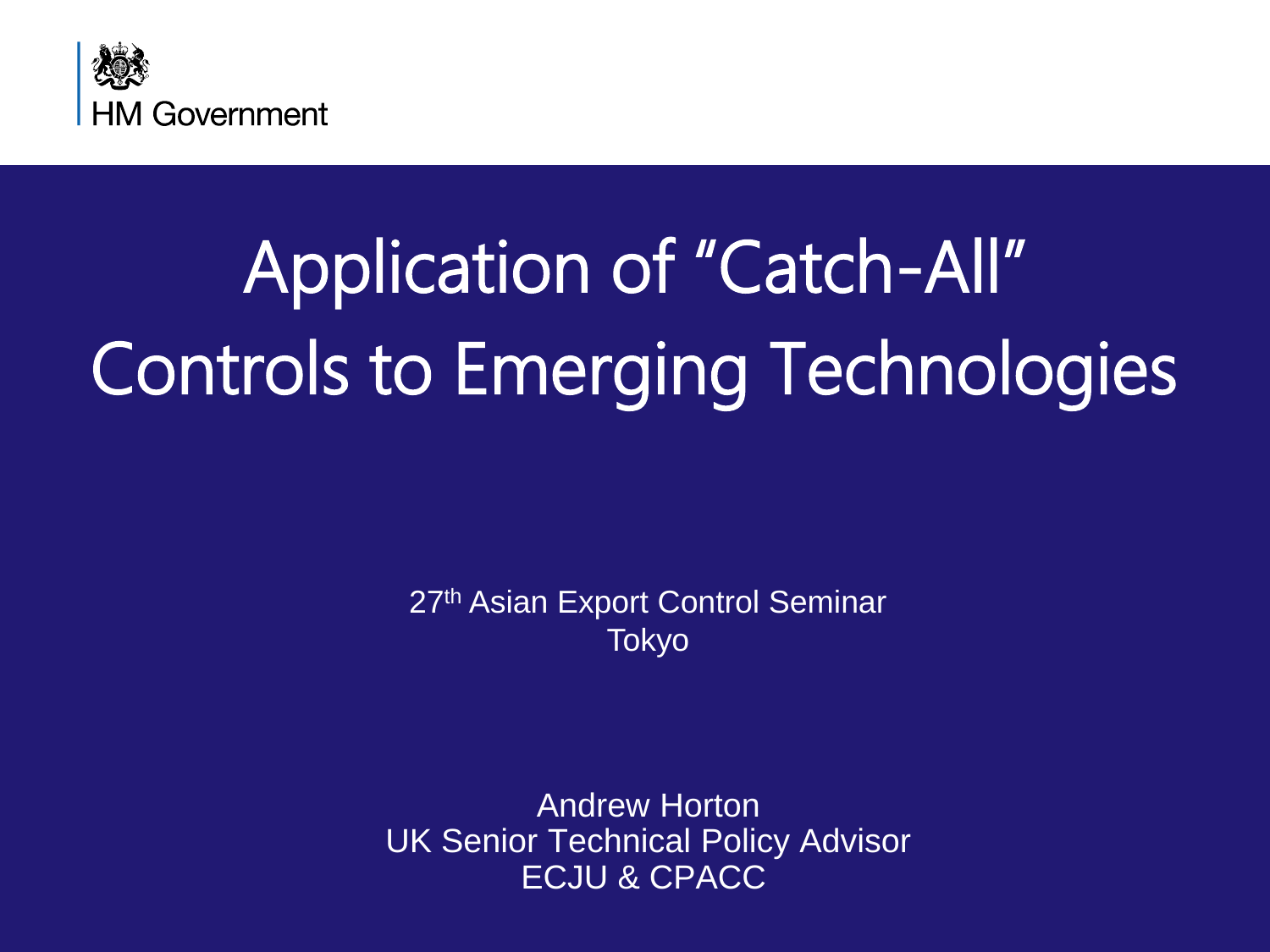

### Scope

- UK "Catch-All" (End-Use) Controls
- Nature of Emerging Technologies
- "Catch-All" Controls and Emerging Technologies
- Conclusion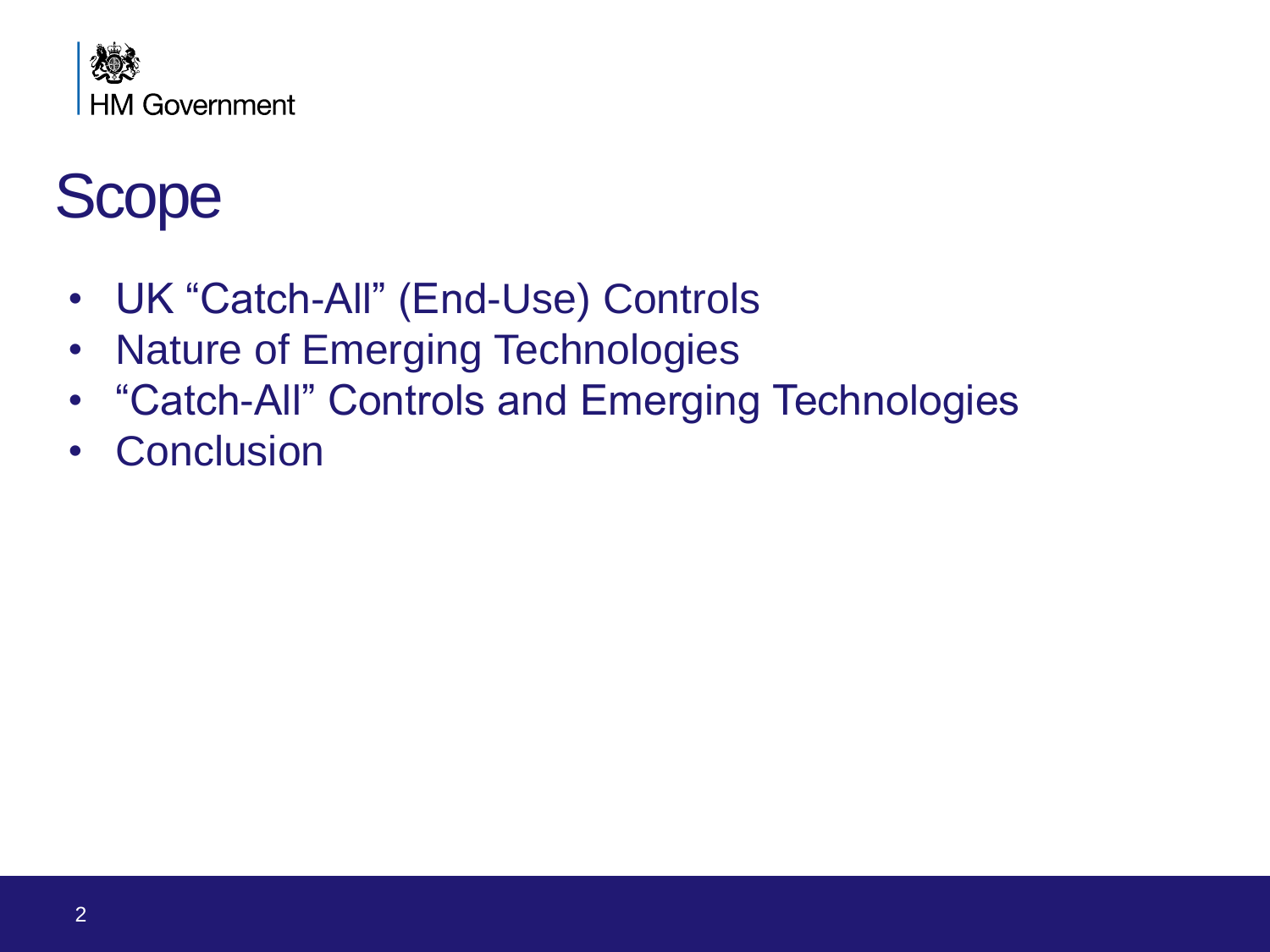

### Introduction to UK Catch-All (End-Use) Controls

The UK Catch-All control was based around European legislation (Council Regulation (EC) 428/2009) which has now been incorporated into UK Legislation is supplemented by national legislation (UK's Export Control Order 2008) and The UK End-Use controls based on exporters being:

- …"aware"…;
- …"having grounds for suspicion"… or
- …"informed"…

That the export of goods, transfers of software or technology (including by electronic means) from the UK **may be intended**, in its entirety or in part for **use in connection with WMD purposes** and otherwise would not be subject to control. Taking into account the **need to balance legitimate trade** with exports that raise **security concerns**.

Extensive use of this control in the UK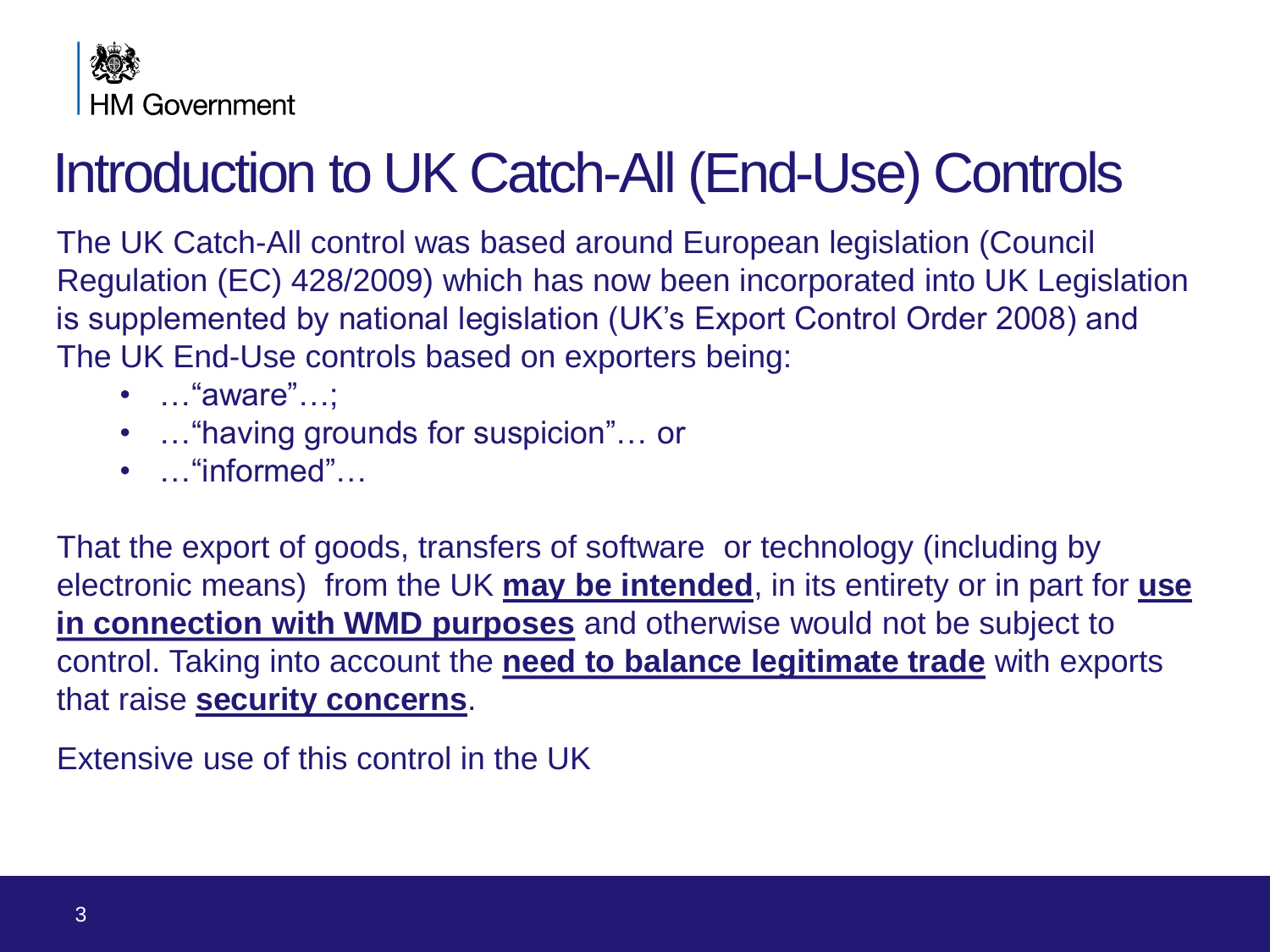

### The Reasons for Catch-All Controls

Impracticality of place everything need in a programme of concern on to a control list as much of this items will be basic engineering tools, equipment or commonly used engineering materials.

Nearly all controlled items are made from non-controlled materials, components or are based on basic fundamental knowledge.

Placing specific items on a Multilateral Export Control Regime (MECR) control list takes time and is often a complex process, especially for "emerging technologies".



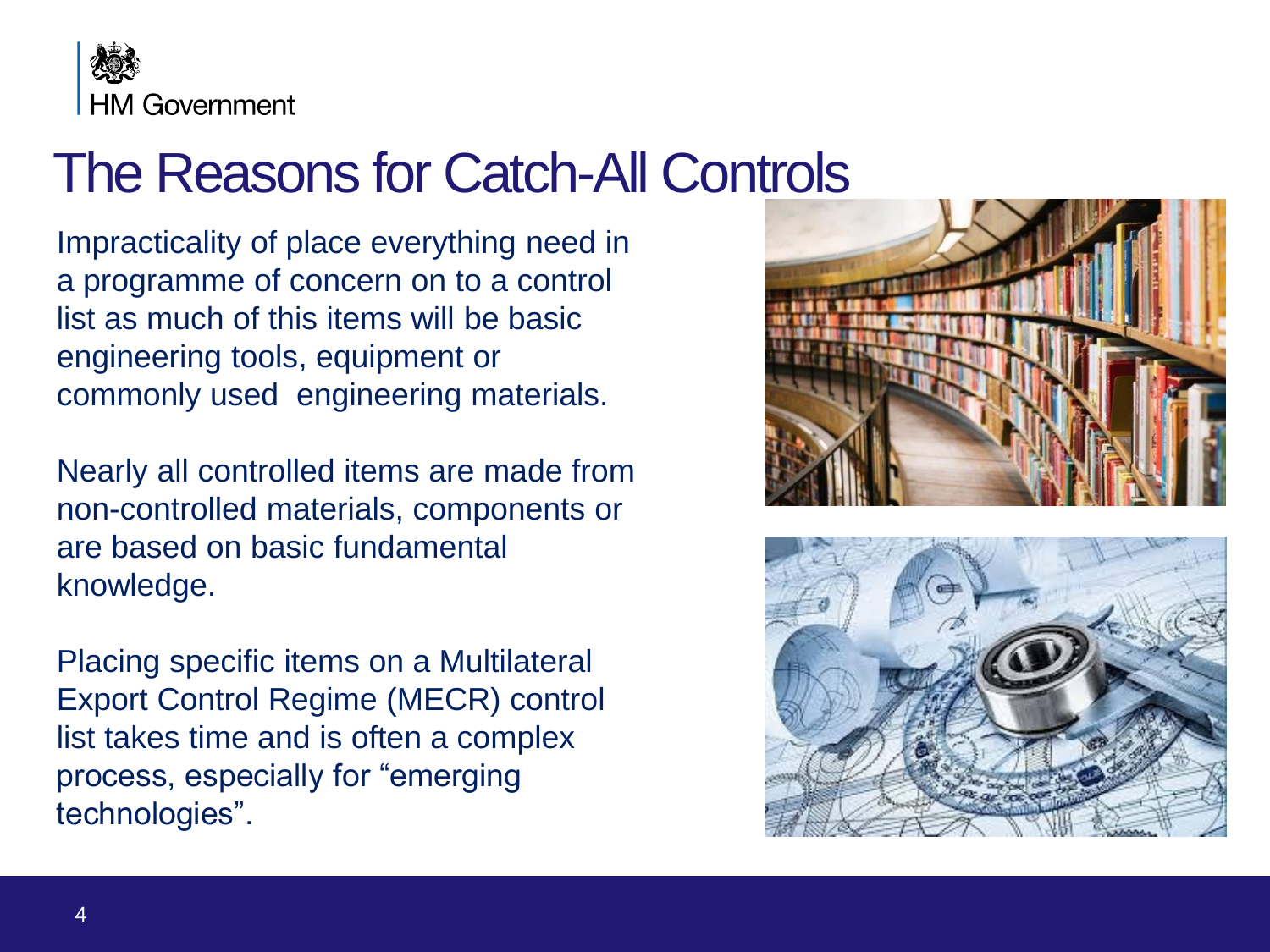

### Nature of Emerging Technologies

Emerging technologies are technologies whose development, practical applications, or both are still largely unrealized, such that they are figuratively emerging into prominence from a background of **non-existence** or **obscurity**.

*Wikipedia Entry* 

- "Non-existence" Being discovered or developed from basic research or concept.
- "Obscurity" Developed from an old idea or concept that was unfeasible previously for technical or other reason.

"Basic scientific research"

Experimental or theoretical work undertaken principally to acquire new knowledge of the fundamental principles of phenomena or observable facts, not primarily directed towards a specific practical aim or objective.

*MTCR Definition*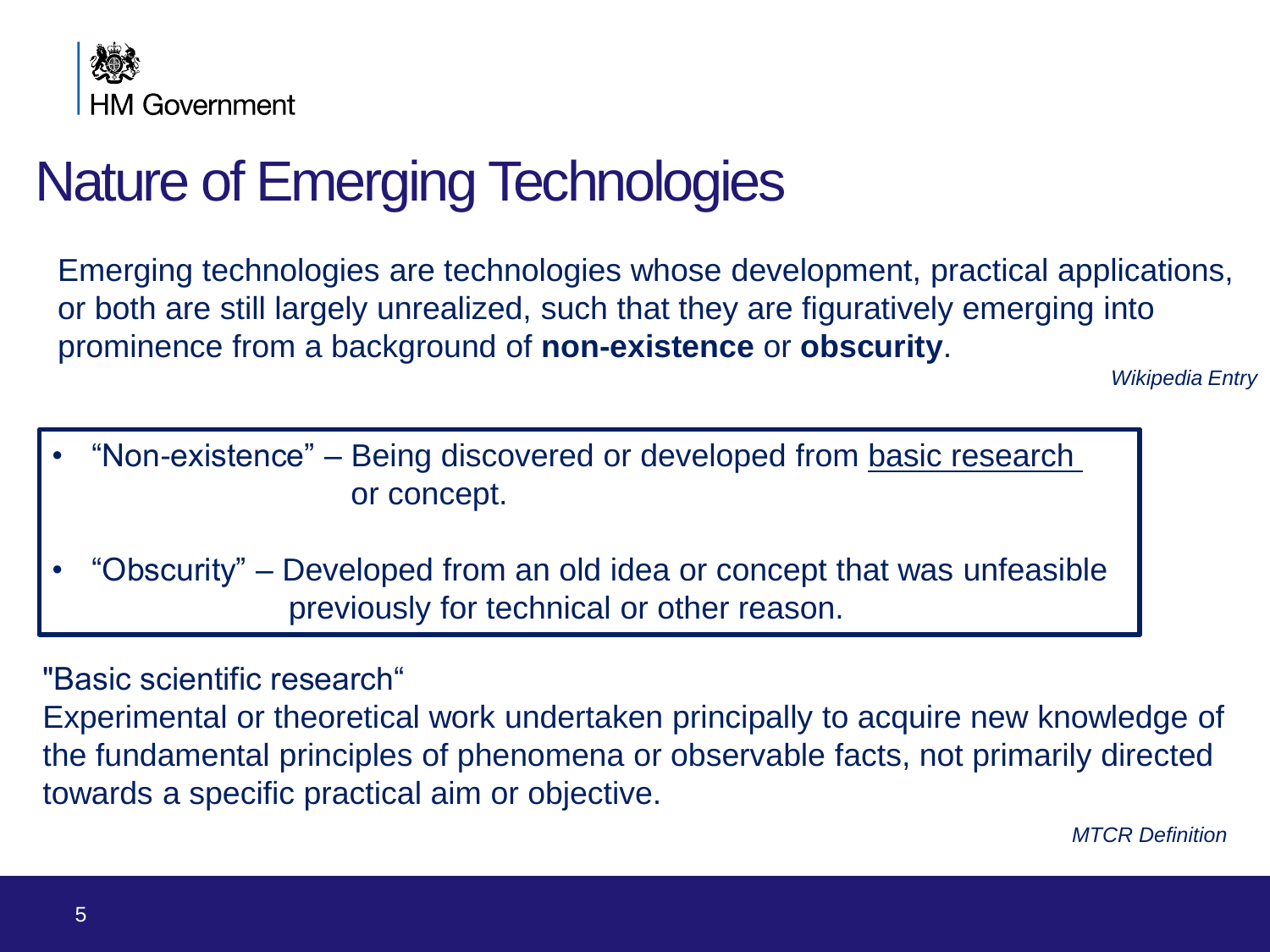

### Emerging Technologies and adding them to Control

Basic Scientific Research ≠ Basic Technical Research

…also called *pure research* or *fundamental research*, has the scientific research aim to improve scientific theories for improved understanding or prediction of natural or other phenomena…

Basically to add to the sum of human knowledge…

… also called *applied research* is the practical application of science. It accesses and uses accumulated theories, knowledge, methods, and techniques, for a specific, state-, business-, or client-driven purpose.

Basically to solve a practical problem…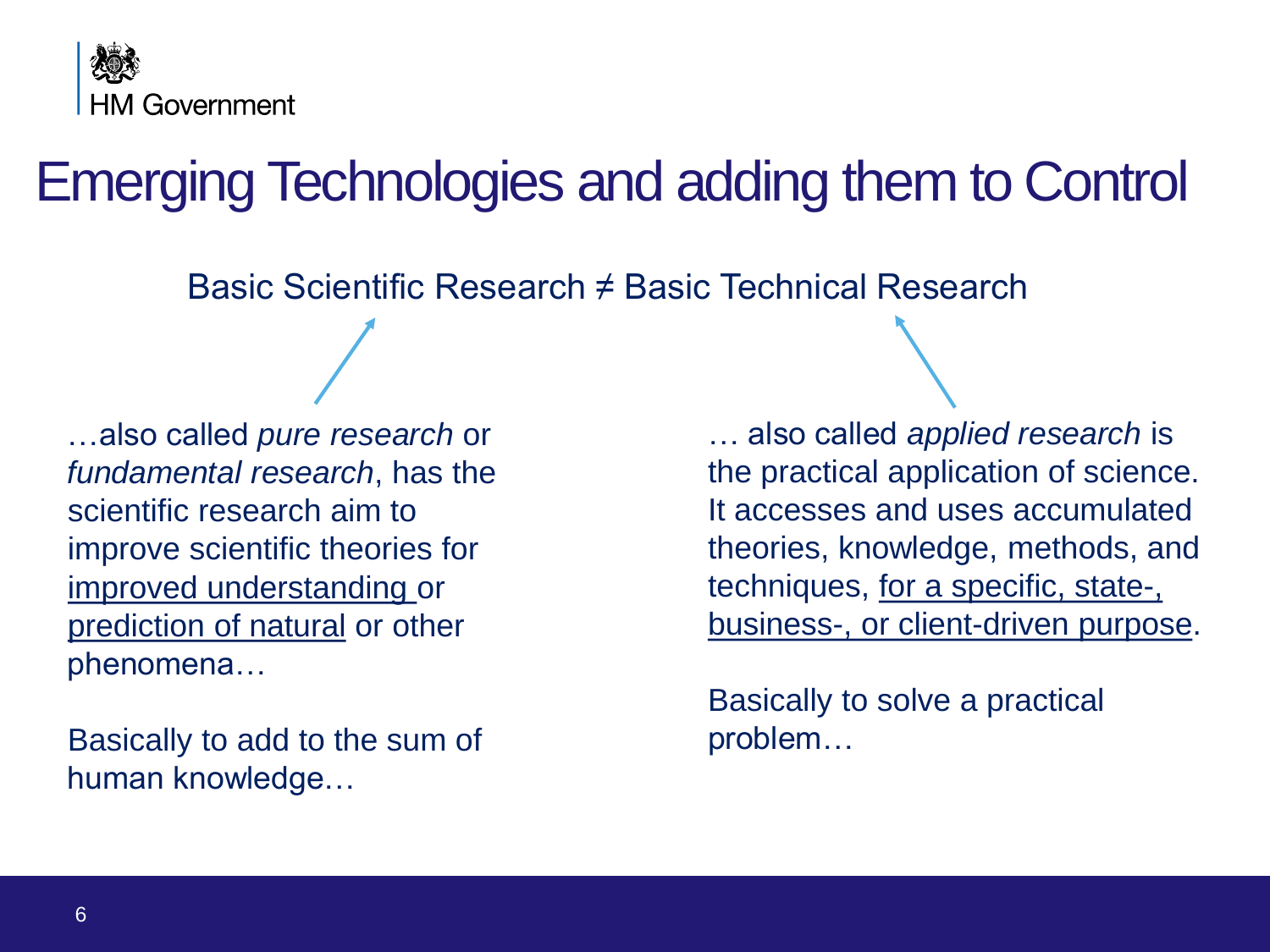

### Emerging Technologies and adding them to Control

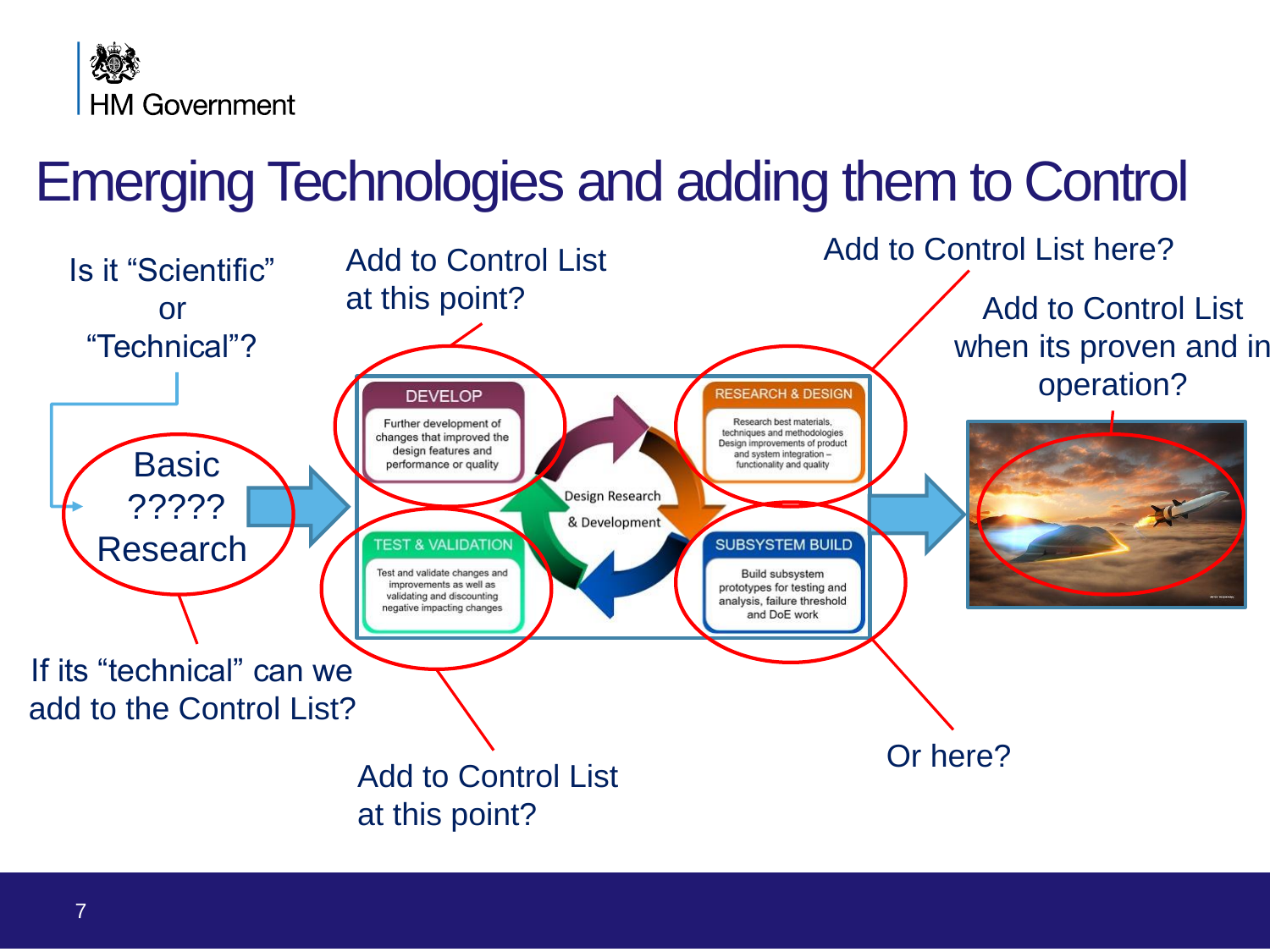

### Emerging Technologies and adding them to Control

6.C.1. Resin impregnated fibre prepregs and metal coated fibre preforms, for the goods specified in 6.A.1., made either with organic matrix or metal matrix utilising fibrous or filamentary reinforcements having a specific tensile strength greater than  $7.62 \times 10^4$  m and a specific modulus greater than  $3.18 \times 10^6$  m.

*Note:*

*The only resin impregnated fibre prepregs specified in 6.C.1. are those using resins with a glass transition temperature (Tg), after cure, exceeding 145<sup>o</sup>C as determined by ASTM D4065 or national equivalents.*

#### *Technical Notes:*

- *1. In Item 6.C.1. 'specific tensile strength' is the ultimate tensile strength in N/m<sup>2</sup> divided by the specific weight in N/m<sup>3</sup> , measured at a temperature of*  $(296 \pm 2)K ((23 \pm 2)^{\circ}C)$  *and a relative humidity*  $of (50 \pm 5)\%$ .
- *2. In Item 6.C.1. 'specific modulus' is the Young's modulus in N/m<sup>2</sup> divided by the specific weight in N/m<sup>3</sup> , measured at a temperature of*  $(296 \pm 2)K ((23 \pm 2)°C)$  *and a relative humidity of*  $(50 \pm 5)%$ .

Do we have a suitable description of the goods?

Do we have a suitable technical parameter?

Do we have a suitable values?

Are there relevant technical standards?

Many emerging technologies won't have these and therefore limits the regime's ability to develop and agree suitable control text…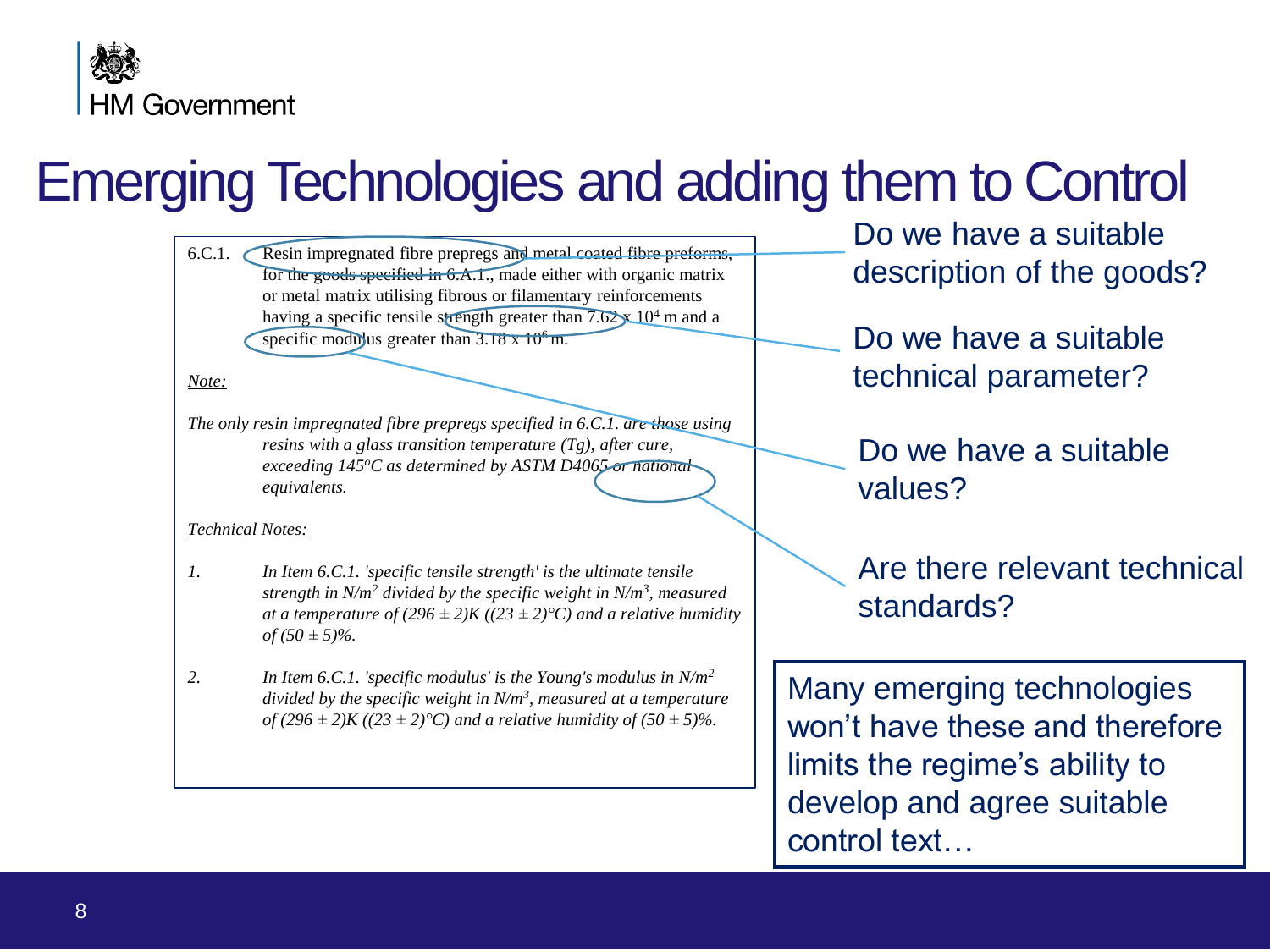

# Catch-All and Emerging Technologies



### **MECR Process + Technology Readiness Levels (TRL)**

The Technology Readiness Level (TRL) scale was developed during the 1970-80's. The NASA introduced the scale as a discipline-independent, program figure of merit (FOM) to allow more effective assessment of the maturity of new technologies.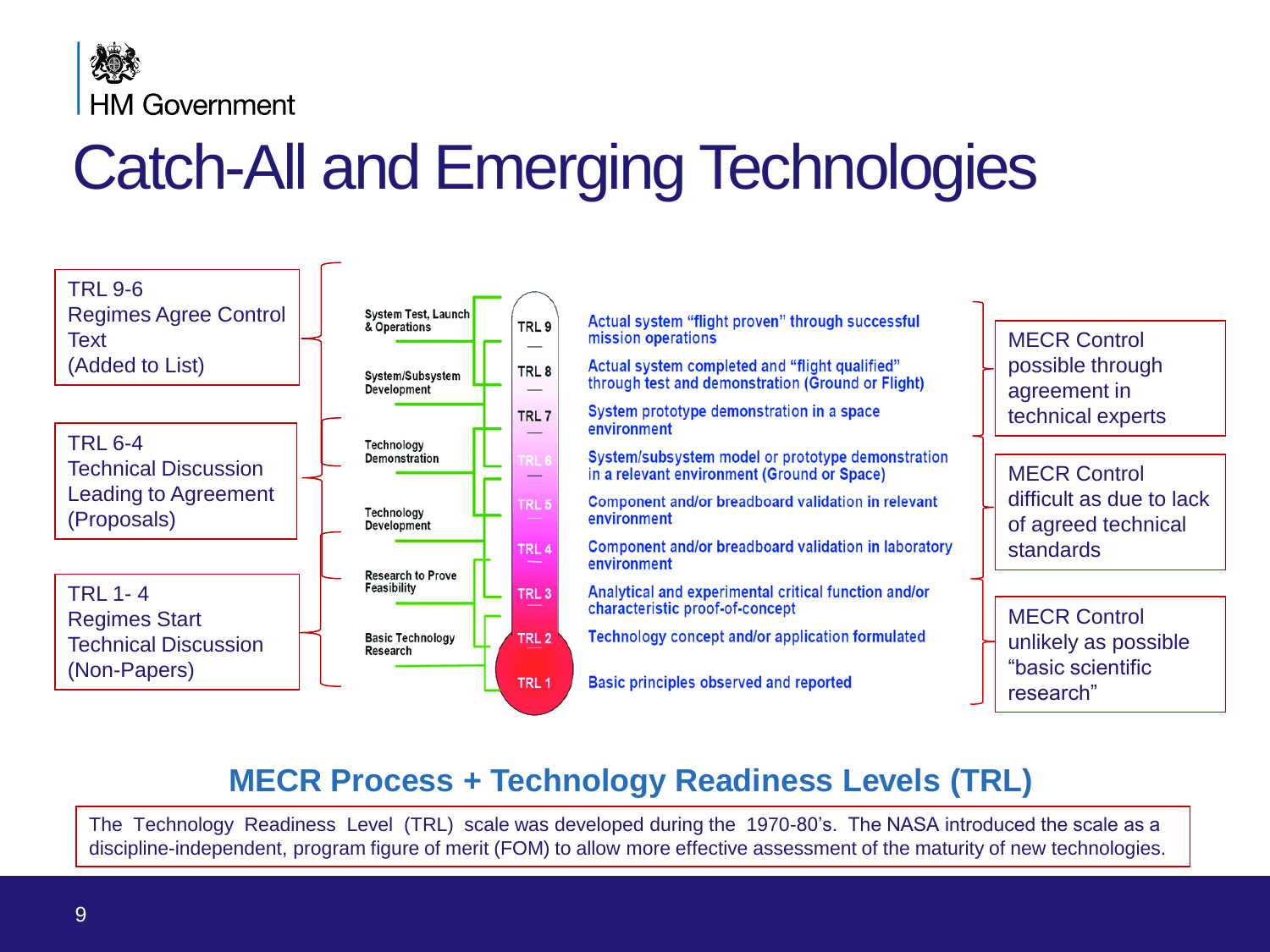

# Catch-All and Emerging Technologies



### **MECR Process + Technology Readiness Levels (TRL) "Catch-All" Controls could be applied**

The Technology Readiness Level (TRL) scale was developed during the 1970-80's. The NASA introduced the scale as a discipline-independent, program figure of merit (FOM) to allow more effective assessment of the maturity of new technologies.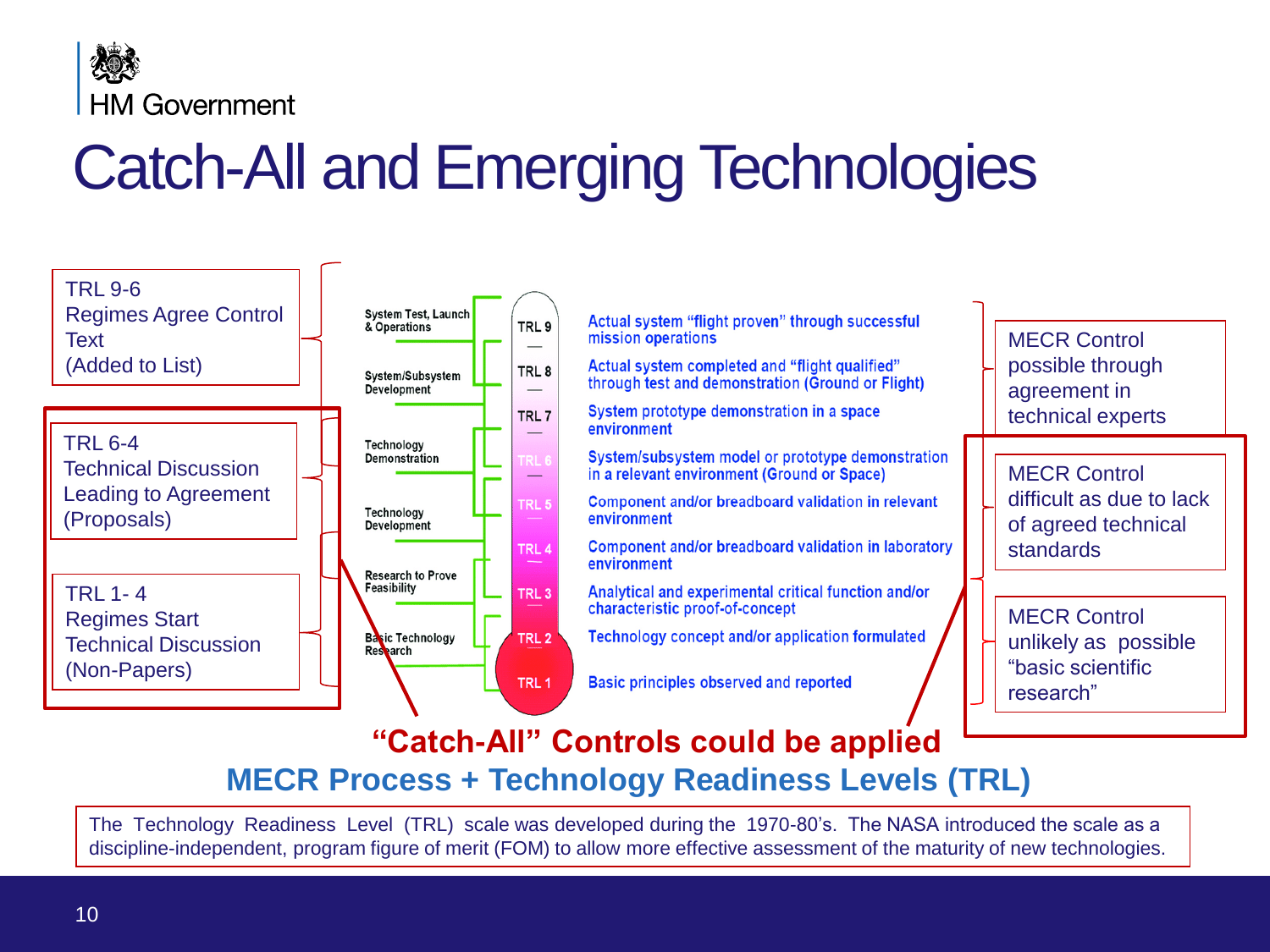

### **Examples**



**Example - Printed Circuit Board (PCB) CNC Drill & Milling Machine Application - fabrication in PMMA of mesofluidic channels**



**Example - PMMA plastic sheet Application – base material for mesofluidic channels.**





**Example - Ardunio Hobbyist/ Prototyping Electronics Application – control electronics** 

**Example - Commercial process simulation software Application – develop process control firmware**

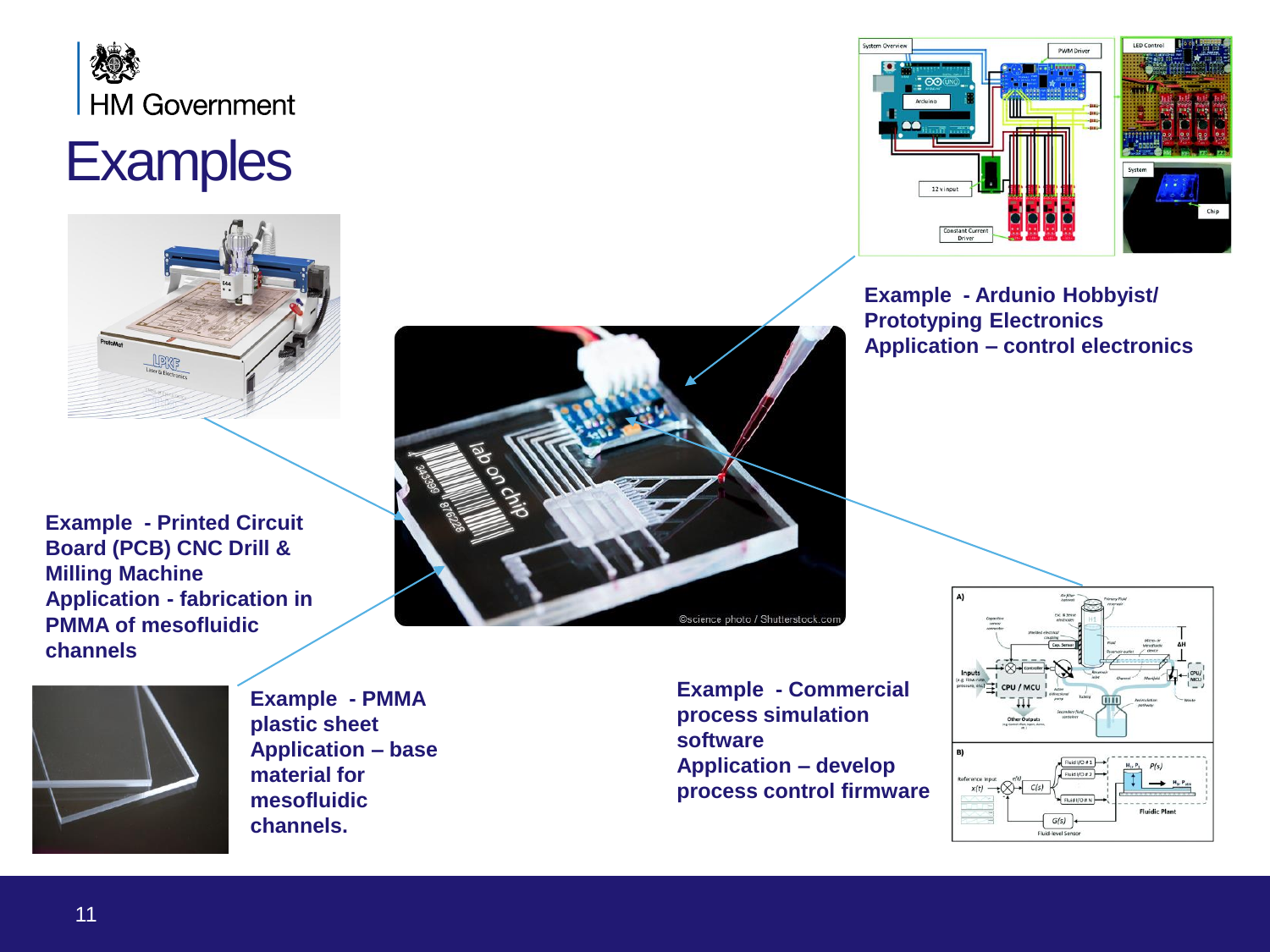

### **Conclusion**

"Catch-all" controls are a vital tool for controlling the myriad of non-controlled items and technology that are required in proliferation programmes of concern.

Potentially catch-all controls will be an increasingly useful tool in respect to controlling sensitive emerging technologies that are either not mature enough or lack relevant agreed international technical standards to enable them to be added to the relevant MECR control list in a timely manner.